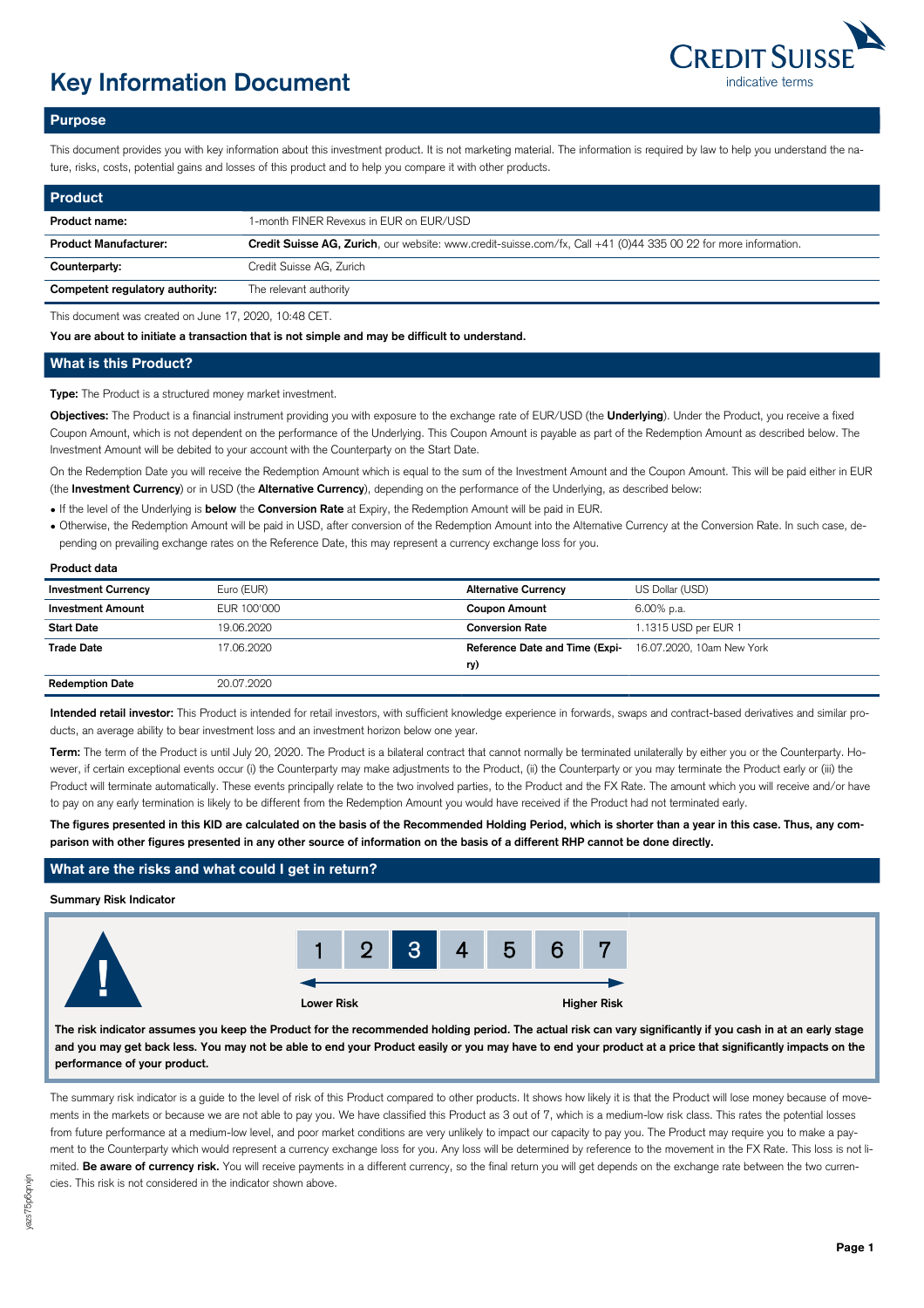Under the terms of any credit support documentation for the Product you may also be required to provide additional cash or assets to the Counterparty during the life of the Product as credit support for your payment obligations. This Product does not include any protection from future market performance so you could incur significant losses. If we are not able to pay you what is owed, you could incur significant losses.

#### **Performance Scenarios**

**Notional Amount EUR 10'000**

**Market developments in the future cannot be accurately predicted. The scenarios shown are only an indication of some of the possible outcomes based on recent returns. Actual returns could be lower in products where performance can be worse than shown in the performance scenarios.**

| <b>Scenarios</b>      |                                                                                       | 1 month 1 day<br>(recommended holding period) |
|-----------------------|---------------------------------------------------------------------------------------|-----------------------------------------------|
| Stress scenario       | What you might get back or pay after costs<br>Average return/loss over nominal amount | EUR 9'138.58<br>$-8.61%$                      |
| Unfavourable scenario | What you might get back or pay after costs<br>Average return/loss over nominal amount | EUR 9'811.33<br>$-1.89%$                      |
| Moderate scenario     | What you might get back or pay after costs<br>Average return/loss over nominal amount | EUR 10'051.67<br>0.52%                        |
| Favourable scenario   | What you might get back or pay after costs<br>Average return/loss over nominal amount | EUR 10'051.67<br>0.52%                        |

This table shows the money you could get back or pay over the next 1 month 1 day, under different scenarios, assuming a nominal value of (i.e. based on a product notional of) EUR 10'000. The scenarios shown illustrate how the Product could perform. You can compare them with the scenarios of other products. The scenarios presented are an estimate of future performance based on evidence from the past on how the value of this investment varies, and are not an exact indicator. What you get will vary depending on how the market performs and how long you keep the Product. The stress scenario shows what you might get back in extreme market circumstances, and it does not take into account the situation where we are not able to pay you. This product cannot be easily ended. This means it is difficult to estimate how much you would get if you end before the end of the recommended holding period. You will either be unable to end early or you will have to pay high costs or make a large loss if you do so. The figures shown include all costs of the Product itself, but may not include all the costs that you pay to your advisor. The figures do not take into account your personal tax situation, which may also affect how much you get back.

## **What happens if Credit Suisse AG, Zurich is unable to pay out?**

If Credit Suisse AG, Zurich becomes insolvent or is not able to fulfill his obligations related to the Product, investors may lose the entire value of their investment.

## **What are the costs?**

The Reduction in Yield (RIY) shows what impact the total costs you pay will have on the investment return you might get. The total costs take into account one-off, ongoing and incidental costs. The amount shown here is the cumulative costs of the Product itself, for the recommended holding period. It includes potential early exit penalties. The figures assume a nominal value of EUR 10'000. The figures shown are estimates and may change in the future.

#### **Costs over time**

The Person selling you or advising you about this Product may charge you other costs. If so, this person will provide you with information about these costs, and show you the impact that all costs will have on your investment over time.

#### **Notional Amount EUR 10'000**

| <b>Scenarios</b>       | If you end at the end of the recommended holding period |  |
|------------------------|---------------------------------------------------------|--|
| <b>Total costs</b>     | UR 13.39ء                                               |  |
| Impact on return (RIY) | 0.13%                                                   |  |

## **Composition of costs**

The table below shows:

• the impact of the different types of costs on the performance of the product at the end of the recommended holding period;

• the meaning of the different cost categories.

#### **This table shows the impact on return**

| One-off costs    | 0.13%<br><b>Entry costs</b> |     | The impact of the costs you pay when entering your investment. The impact of the<br>costs is already included in the price. This is the most you will pay, and you could pay<br>less. This includes the costs of distribution of this product. |
|------------------|-----------------------------|-----|------------------------------------------------------------------------------------------------------------------------------------------------------------------------------------------------------------------------------------------------|
|                  | Exit costs                  | n/a | The impact of the costs of exiting your investment when it matures.                                                                                                                                                                            |
| Ongoing costs    | Portfolio transaction costs | n/a | Portfolio transaction costs do not apply for this product.                                                                                                                                                                                     |
|                  | Other ongoing costs         | n/a | The impact of the costs that we take each year for managing your investments.                                                                                                                                                                  |
| Incidental costs | Performance fees            | n/a | Performance fees do not apply for this product.                                                                                                                                                                                                |
|                  | <b>Carried interests</b>    | n/a | Carried interests do not apply for this product.                                                                                                                                                                                               |

#### **How long should I hold the investment and can I take money out early?**

#### **Recommended holding period: 1 month 1 day**

The Product has a term of 1 month 1 day and is therefore designed for short-term investors. It does not provide you with a termination right other than under certain